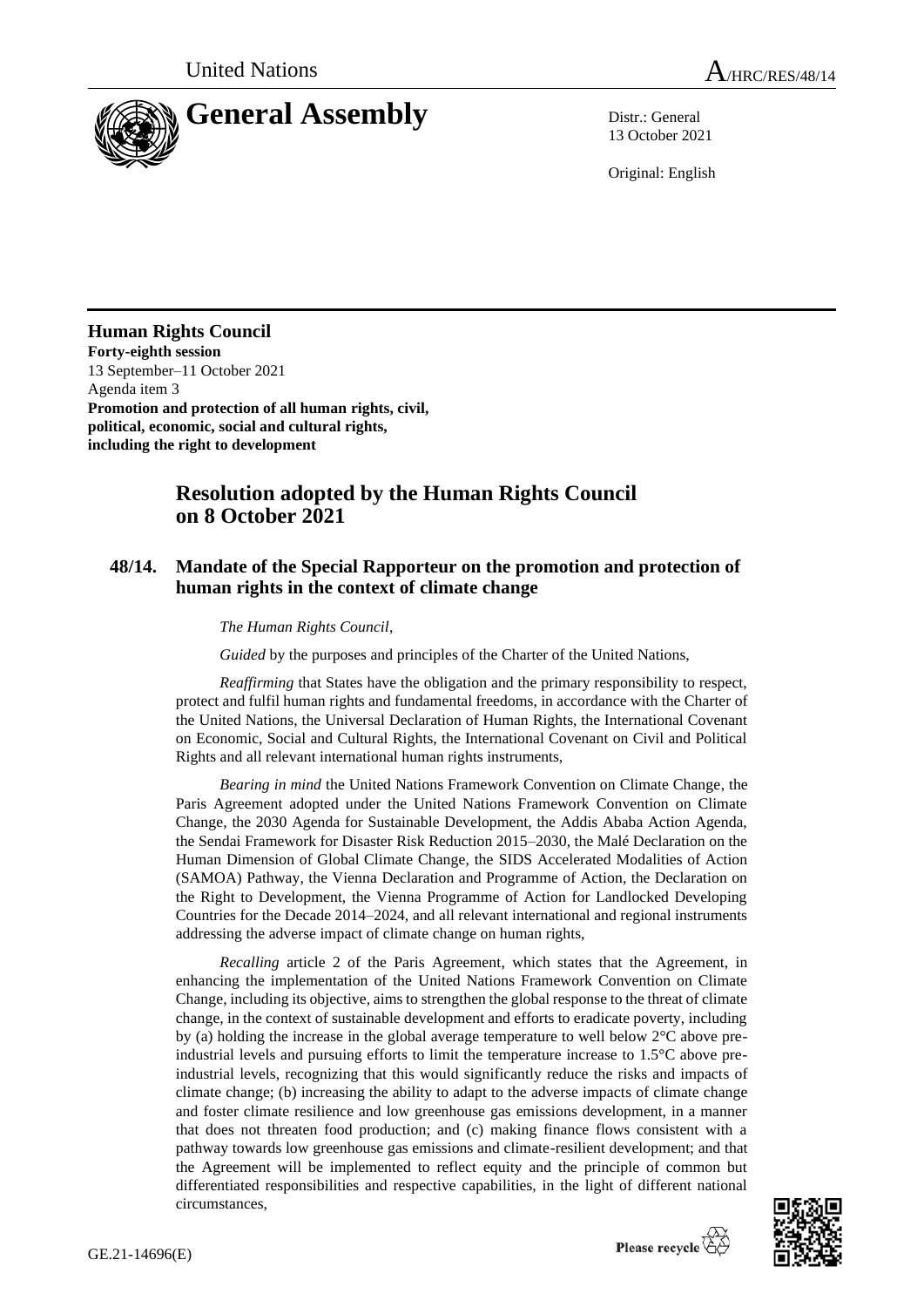*Recalling also* article 5 of the Vienna Declaration and Programme of Action, which states that all human rights are universal, indivisible and interdependent and interrelated, that the international community must treat human rights globally in a fair and equal manner, on the same footing, and with the same emphasis, and that, while the significance of national and regional particularities and various historical, cultural and religious backgrounds must be borne in mind, it is the duty of States, regardless of their political, economic and cultural systems, to promote and protect all human rights and fundamental freedoms,

*Recalling further* all previous resolutions adopted by the Human Rights Council on human rights and climate change, the most recent being Council resolution 47/24 of 14 July 2021, in which the Council encouraged the continued discussions among States and relevant stakeholders on the possible creation of a new special procedure addressing the adverse impact of climate change on the full and effective enjoyment of human rights,

*Recognizing with appreciation* the work of the Climate Vulnerable Forum in advancing discussions on human rights and climate change and initiatives such as the Geneva Pledge for Human Rights in Climate Action,

*Conscious* that change in the Earth's climate, and the ensuing adverse effects, have led to economic, social, cultural and environmental consequences and have negative implications, both direct and indirect, for the effective promotion and protection of human rights and the achievement of the Sustainable Development Goals,

*Recognizing* that measures to anticipate, prevent or minimize the causes of climate change, including reducing greenhouse gas emissions, and to mitigate and adapt to its adverse impact, and the protection of the environment, contribute to human well-being and to the better enjoyment of human rights, as well as to sustainable development,

*Recognizing also* that, while the human rights implications of the adverse impact of climate change affect individuals and communities around the world, especially in developing countries, in particular small island developing States, least developed countries and landlocked developing States, the consequences most acutely affect women, children, persons with disabilities, indigenous peoples, local communities, peasants and other people working in rural areas, people living in conditions of water scarcity, drought and desertification, persons belonging to minority groups, homeless persons, persons living in poverty, older persons, migrants, refugees and internally displaced persons, those living in conflict areas and those already in vulnerable situations, and the importance of recognizing their agency in contributing to climate action,

*Recalling* its resolutions 5/1 of 18 June 2007, on institution-building of the Human Rights Council, and 5/2, on the Code of Conduct for Special Procedure Mandate Holders of the Human Rights Council, and stressing that the mandate holder shall discharge his or her duties in accordance with those resolutions and the annexes thereto,

*Noting* that implementation of the commitments made under the United Nations Framework Convention on Climate Change and the Paris Agreement, including with respect to climate finance, would contribute to curtailing the adverse impact of climate change on human rights and sustainable development,

*Reaffirming* Human Rights Council resolution 40/11, in which the Council recognized the contribution of human rights defenders, including women and indigenous human rights defenders, working in environmental matters, referred to as environmental human rights defenders, to the enjoyment of human rights, environmental protection and sustainable development, urging all States to take all measures necessary to ensure the protection of the rights and safety of all persons, including environmental human rights defenders, and underscoring the responsibility of all business enterprises, both transnational and others, consistent with the Guiding Principles on Business and Human Rights, to respect human rights, including the rights to life, liberty and security of human rights defenders, including environmental human rights defenders,

*Considering* that the impact of climate change, the unsustainable management and use of natural resources, the pollution of air, land and water, the unsound management of chemicals and waste, the resulting loss of biodiversity and the decline in services provided by ecosystems may interfere with the enjoyment of a safe, clean, healthy and sustainable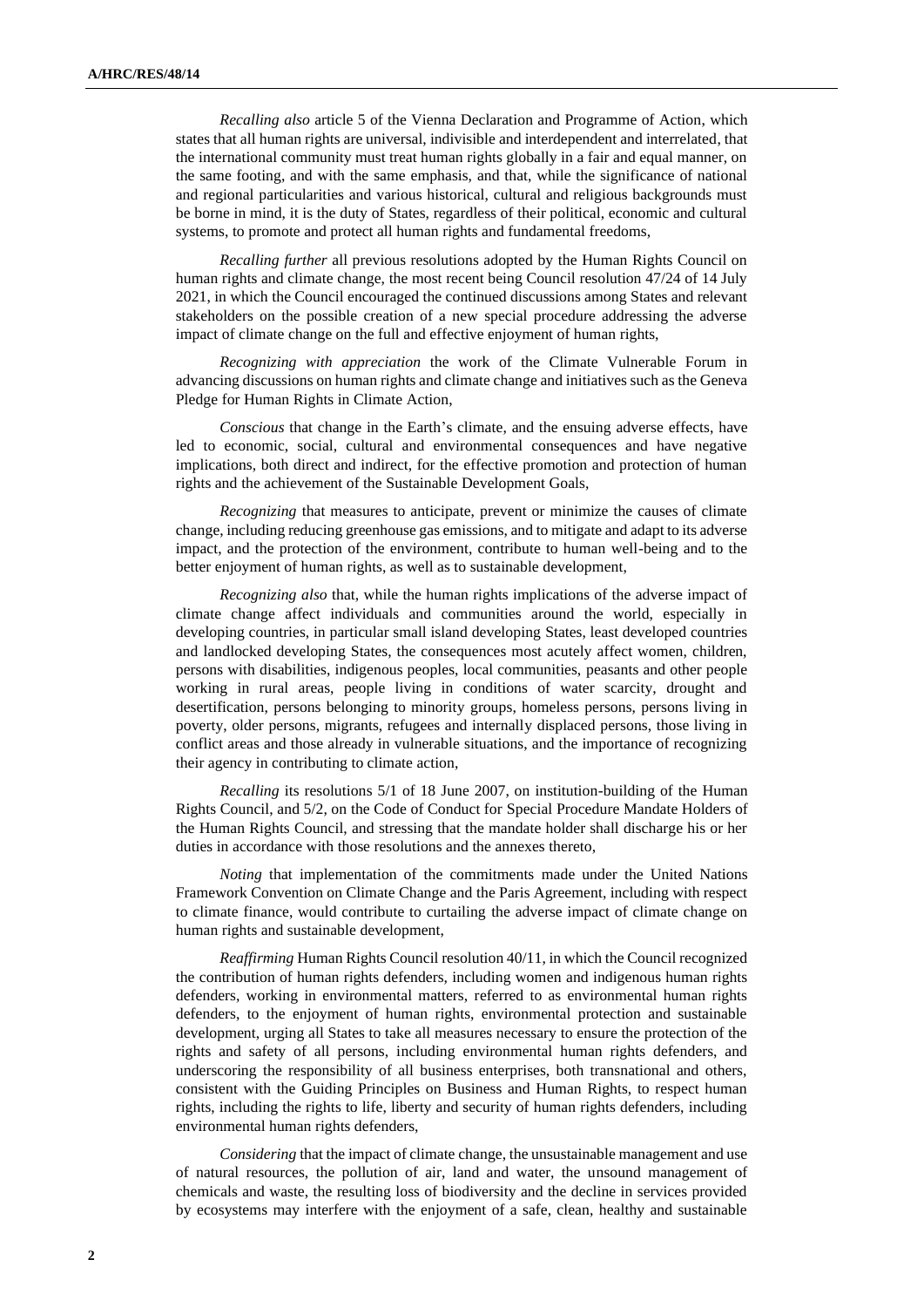environment, that environmental damage can have negative implications, both direct and indirect, for the effective enjoyment of human rights, and that, henceforth, these issues require a comprehensive, cross-sectoral, global and intersectional approach and should be addressed by the Special Rapporteur on the issue of human rights obligations relating to the enjoyment of a safe, clean, healthy and sustainable environment, the Special Rapporteur on the implications for human rights of the environmentally sound management and disposal of hazardous substances and wastes and the Special Rapporteur on the human rights to safe drinking water and sanitation, in coordination with one another, in addition to any other new mandate holder,

1. *Expresses* its resolve to contribute towards ongoing efforts at all levels to address the adverse impact of climate change on the enjoyment of human rights, in the light of scientific data and assessments, and in a well-integrated manner that advances progress towards the implementation of the 2030 Agenda for Sustainable Development, the Paris Agreement and the United Nations Framework Convention on Climate Change, as well as towards the promotion, protection, realization and enjoyment of human rights by everyone everywhere;

2. *Decides* to appoint, for a period of three years, a special rapporteur on the promotion and protection of human rights in the context of climate change, with the following mandate:

(a) To study and identify how the adverse effects of climate change, including sudden and slow onset disasters, affect the full and effective enjoyment of human rights and make recommendations on how to address and prevent these adverse effects, in particular ways to strengthen the integration of human rights concerns into policymaking, legislation and plans addressing climate change;

(b) To identify existing challenges, including financial challenges, in States' efforts to promote and protect human rights while addressing the adverse effects of climate change, and make recommendations regarding respect for, and promotion of, human rights, including in the context of the design and implementation of mitigation and adaptation policies, practices, investments and other projects;

(c) To synthesize knowledge, including indigenous and local traditional knowledge, and identify good practices, strategies and policies that address how human rights are integrated into climate change policies and how these efforts contribute to the promotion and protection of all human rights and poverty alleviation;

To promote and exchange views on lessons learned and best practices related to the adoption of human rights-based, gender-responsive, age-sensitive, disability-inclusive and risk-informed approaches to climate change adaptation and mitigation policies, with a view to contributing to the achievement of the Paris Agreement and the United Nations Framework Convention on Climate Change, which could help in the realization of the Sustainable Development Goals, in particular Goals 13 and 14, to address the economic, cultural, environmental and social challenges that climate change poses for the full enjoyment of human rights for all and in particular to support the resilience and adaptive capacities of people in vulnerable situations to respond to the adverse impact of climate change;

(e) To raise awareness on the human rights affected by climate change, especially of persons living in developing countries particularly vulnerable to climate change, such as least developed countries, small island developing States and landlocked developing States, and encourage increased global cooperation in this regard;

(f) To seek views and contributions from States and other relevant stakeholders, including international organizations, United Nations institutions, agencies, funds and programmes, regional economic commissions, international and regional financial institutions, regional human rights mechanisms, national human rights institutions, civil society, children and young people, older persons, indigenous peoples, local communities, women's rights organizations, organizations of persons with disabilities, peasants and other people working in rural areas, academia, scientific institutions and non-governmental organizations, in the discharge of the mandate and develop a regular dialogue and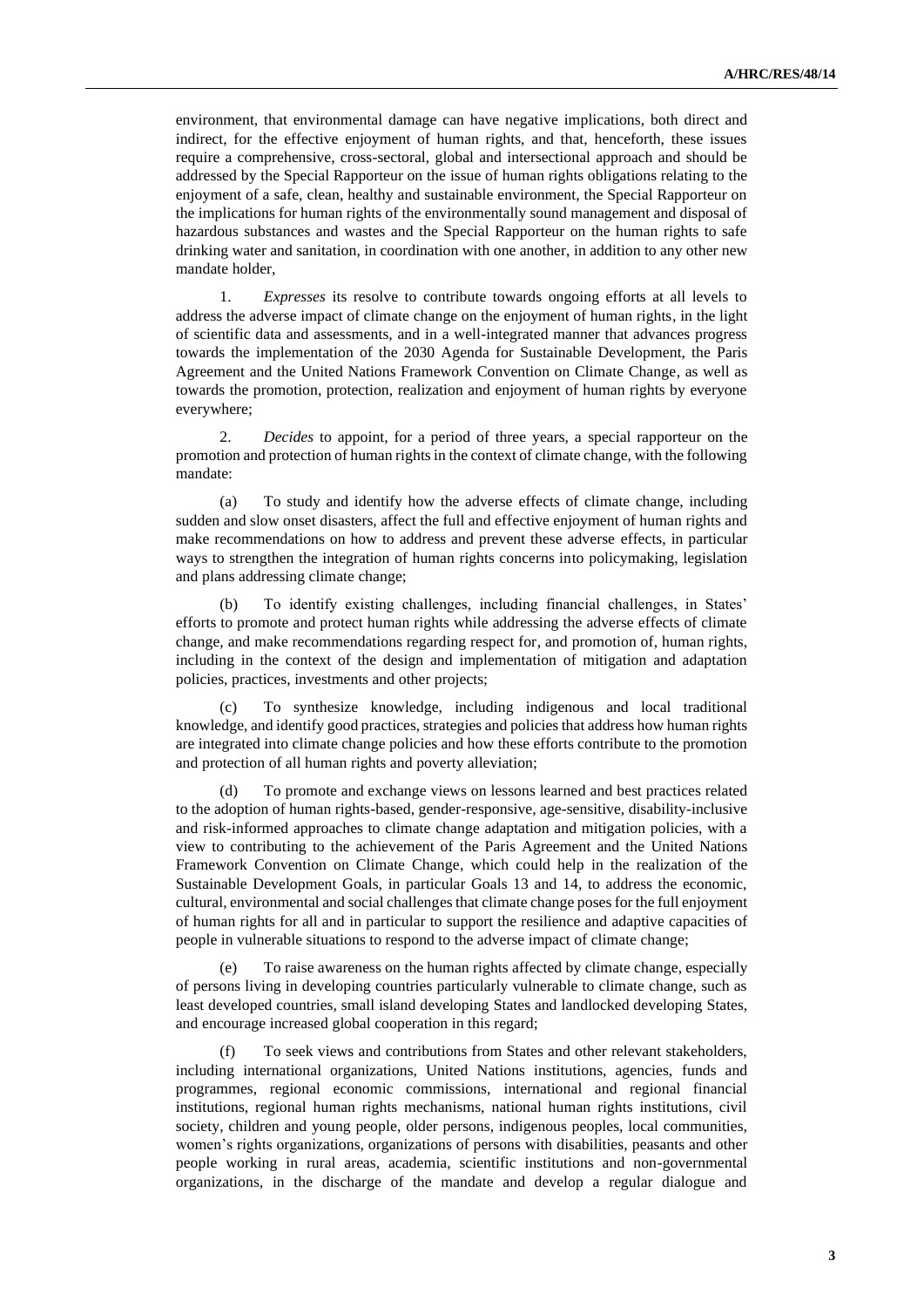consultation on measures at the domestic and international levels on effective and sustainable climate action that respects, promotes and protects human rights;

(g) To facilitate and contribute to the exchange of technical assistance, capacitybuilding and international cooperation in support of national efforts, actions and measures to address the adverse impact of climate change on the enjoyment of human rights, in collaboration with Governments, international organizations, civil society, the technical and academic communities, the private sector and all relevant stakeholders, including by using new and emerging digital technologies;

(h) To work in close coordination, while avoiding duplication of efforts, with the Office of the United Nations High Commissioner for Human Rights, other special procedures and other human rights mechanisms of the Human Rights Council, the treaty bodies and other relevant United Nations agencies, funds and programmes, including those related to climate change and the environment;

(i) To conduct country visits and to respond promptly to invitations from States;

(j) To participate in, and contribute to, a human rights perspective to relevant international conferences and events with the aim of promoting a systematic and coherent approach to issues pertaining to the mandate;

To integrate a gender-responsive, age-sensitive, disability inclusive and socialinclusion perspective throughout the work of the mandate;

(l) To work closely with States and relevant stakeholders, including business enterprises, both transnational and others, to adopt a human rights perspective in accordance with the Guiding Principles on Business and Human Rights to mitigate potential adverse effects of their activities, including investment projects, on human rights in the context of climate change;

(m) To closely coordinate with the Special Rapporteur on the issue of human rights obligations relating to the enjoyment of a safe, clean, healthy and sustainable environment, the Special Rapporteur on the implications for human rights of the environmentally sound management and disposal of hazardous substances and wastes and the Special Rapporteur on the human rights to safe drinking water and sanitation and to consider every possibility to coordinate his or her work with these mandate holders in the most effective way, including through joint undertakings;

(n) To report annually to the Human Rights Council, starting from its fiftieth session, and to the General Assembly at its seventy-seventh session;

3. *Calls upon* all States and all stakeholders to cooperate fully with the Special Rapporteur on the promotion and protection of human rights in the context of climate change in the performance of the mandate, including by providing all necessary information requested in the Special Rapporteur's communications, to react promptly to the Special Rapporteur's urgent appeals, to give serious consideration to responding favourably to the Special Rapporteur's requests for country visits and to consider implementing the recommendations in reports submitted under the mandate;

4. *Encourages* all relevant stakeholders, including United Nations agencies, funds and programmes, human rights mechanisms, national human rights institutions, national independent monitoring frameworks, civil society, the private sector, donors and development agencies to cooperate fully with the Special Rapporteur to enable the mandate holder to fulfil the mandate;

5. *Requests* the Secretary-General and the United Nations High Commissioner for Human Rights to provide the Special Rapporteur with all the human, technical and financial resources necessary for the effective fulfilment of the mandate;

6. *Requests* the Advisory Committee of the Human Rights Council to conduct a study and to prepare a report, in close cooperation with the Special Rapporteur, on the impact of new technologies for climate protection on the enjoyment of human rights, and to submit the report to the Council at its fifty-fourth session;